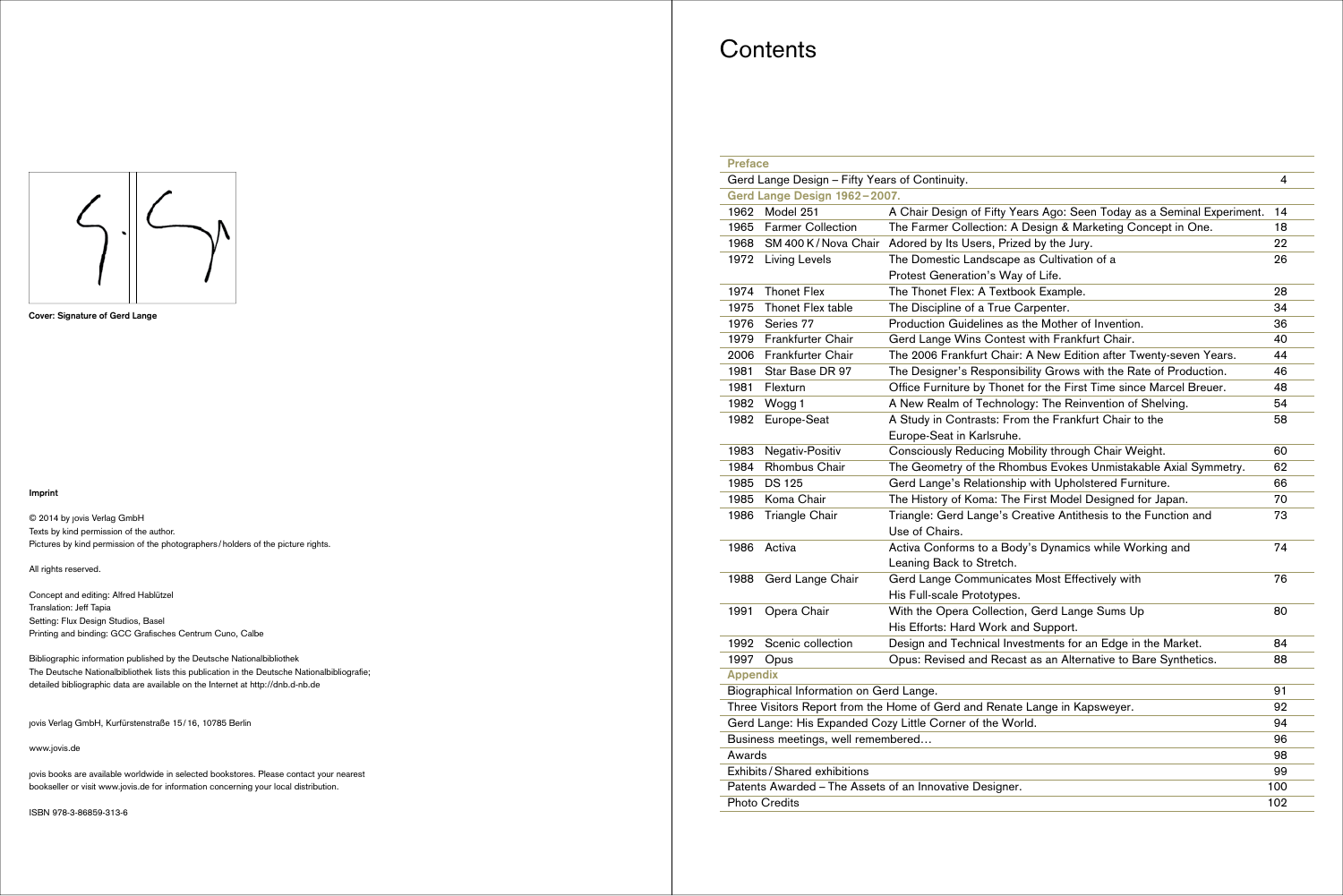This book is indebted to my friendly encounters with a designer who granted me rare access to both his work and his subsequent business responsibilities in the manufacturing process. The furniture designs, which have garnered praise and awards from around the world, all bear the unique stamp of Gerd Lange.

### **Terms in Flux**

As contemporaries born in the same year, we both observed the changes in meaning that the term design had been undergoing since the nineteen-fifties. Originally associated with the demands of industrial production, the word design, whose sense has been progressively adapted and transformed by different factions in recent decades, now appears, in spite of its complexity, to be increasingly bandied about in the media as some fuzzy yet convenient catchword, whose origin can no longer be uncovered. Currently, as the boundary between art and product design has become porous both among practitioners and at design schools, with their renewed academic focus, a new dilemma of mediation has arisen between the rationally measurable and justifiable suitability of a product and the subjective, alienating intentions of its creator. To put it bluntly, these porous boundaries now allow a designer, upon being rejected by a manufacturer, to offer his or her original drawing or design model to a gallery the very next day.

I first met Gerd Lange in Bern in October 1978. It was at teo jakob on the occasion of Lange's lecture on the Swiss premiere of his Thonet Flex (p. 28) chair collection. Up until then I was familiar with his name solely through the Farmer chair produced by Bofinger (p.18). At the time, teo jakob was only offering bentwood and tubular steel classics from the nineteen-twenties and thirties. Lange's Thonet Flex collection thus became seminal for a new generation and for Thonet itself, which had since lost its grasp of complex technology and user potential.

 On the other hand, since the nineteen-seventies a growing circle of urban individualists have preferred to furnish their apartments with household effects, furniture, and flooring by anonymous designers of highly functional products sold by specialist vendors or their soon-to-beliquidated warehouses. In the USA, Joan Kron and Suzanne Slesin documented the phenomenon of this unconventional transfer of function and material in their 1979 book High-Tech, a study of industrial aesthetics with an accompanying bibliography of their products, which they classify as high-tech. They thereby supplied both the furnishings sector, already writhing under the motto design, and the media, ever bent on new trends, with an equally errant buzzword: high-tech – interpreted as a new style of design.

 Gerd Lange's approach to working with industrial producers is completely different. With his inventive pro-

posals, he tends to actually push the boundaries of given high-tech production methods. For Lange, the term hightech is a mark neither of a product's usability nor of its formal qualities, but represents rather the economic prerequisite of a rationalized mass production process. It should be clear that these technological processes will influence and affect the appearance of a product, just as they always have.

### **A Visit with Lasting Consequences**

 When, in 1980, Ikea asked me, as member of the jury, for nominations from German-speaking countries for the pan-European furniture design award, the name Gerd Lange was at the top of my list of studios I intended to visit. Although the award ultimately went to Achille Castiglioni of Italy in 1981, my visit to Gerd and Renate Lange in Kapsweyer, Germany, near the border to Alsace, remained an experience with lasting consequences. The work shown to me on that one day, along with the enlightening commentary I heard, made me aware of how my activities and judgments had been overly focused on the Swiss design world. From then on I kept the name Lange on hand whenever I would consult with manufacturers.

 Three prototypes Lange showed me that time in Kapsweyer have really stuck in my mind. The drip coffee machine for AEG (p. 8) and the follow-up models for the Knirps umbrella and the Dinett tea-cart for the manufacturer Bremshey. No easy task, considering the ongoing worldwide success of both products. What really impressed me about the newly developed umbrella was how it looked when closed – like an elegant accessory that could be hung over one's shoulder on a cord (p. 11).

# Gerd Lange Design – Fifty Years of Continuity.

I was also fortunate enough to behold Lange's kitchen (p. 6), a breath-taking construction employing a wealth of user-centric inventions. Its blue, contrasting design, which was both highly functional and accessible, offset the unostentatiously restored ensemble of two dining areas.

 As a result of this encounter in Kapsweyer and my intentions regarding Lange, two models designed at my request in 1985 would ultimately become the first products manufactured by Swiss companies bearing the thumbprint of Gerd Lange: the shelving system Wogg 1 (p 54 – 57, 92) and the leather furniture DS 125 for de-Sede (p 66 – 69). Lange startled both manufacturers with an efficiency in design presentation that they had rarely seen before. For deSede, Lange provided a full-scale, completely rendered left half of an armchair that, when placed against a mirror, spoke for itself.

#### **Tested in the Studio**

Trained as a carpenter, Gerd Lange also reserves a refuge for himself in his house that is not accessible to everyone: his indispensable, professionally equipped studios. With his resourceful approach as a designer, his creative desk work is often reduced to mere sketches and sectional drawings of a central idea that will become formative for one of his products. Making it come to life dictates his agenda in the studio. For Gerd Lange, toying with designs and comparing various materials, both visually and tangibly, is an essential step towards making a product viable for industrial production. This again touches upon a problem of design schools, which now admit graduates only of academic high schools, not trade schools. Training that challenges all of a student's senses during a design process has either been completely eliminated from the curriculum or relegated to the fringes.

 The annotated case studies of furniture on the following pages, drawn from fifty years of design by Gerd Lange, may also serve a younger generation as an indication of the rigorous economic factors and demands of industrial production. This can be seen most clearly in the realm of public and professional seating. For such projects, a manufacturer that invests in new technologies will expect, due to the high production runs necessary to be profitable, a lasting performance edge that provides a range of possibilities for its line of products. Thanks to the creative continuity of his commercially successful designs, Gerd Lange has been able to live up to the imperative of sustainability that is rooted in industrial design.

 I owe special thanks to Renate Lange for the wealth of knowledgeable information she provided me with and for her assistance in acquiring the necessary illustrations.

Alfred Hablützel



**Renate and Gerd Lange.**